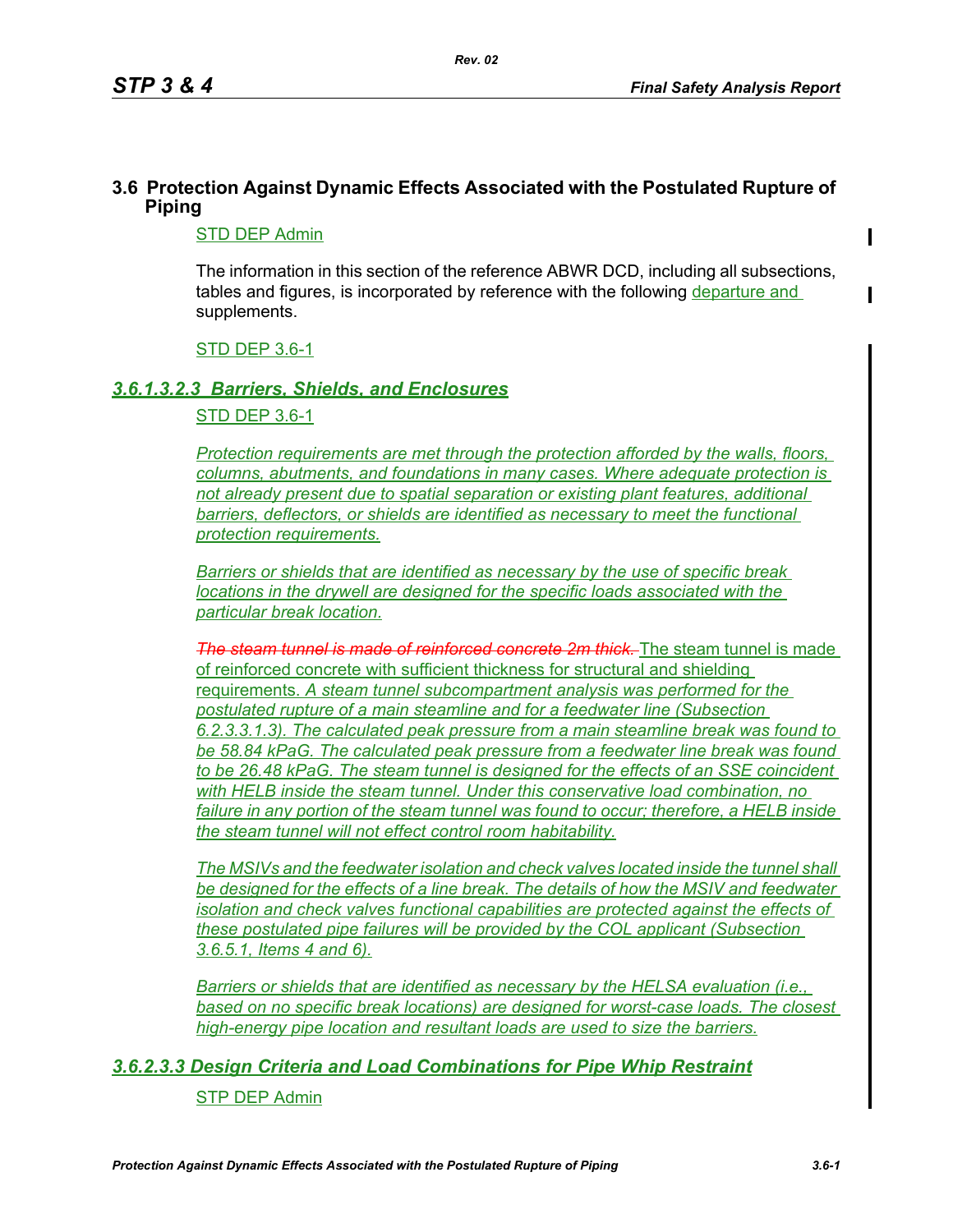*The loading combinations and design criteria for pipe whip restraints are dependent on the type of restraint and the function it performs. Some restraints in the ABWR are designed to perform a dual function of supporting the pipe during operating conditions and also of controlling the motion of the pipe following a postulated rupture. However, most pipe whip restraints in the ABWR are single purpose restraints designed to control the motion of a broken pipe.*

*Figure 3.6-3*Figure 3.6-4 *illustrates some acceptable pipe whip restraint designs. These designs include:*

*(2) Restraints with Crushable Material—Pipe whip restraints with crushable material have the same design basis as the U-bar restraint. It is a single purpose, energy absorbing restraint with sufficient gap between the pipe and the restraint to allow free thermal expansion of the pipe. Restraints with crushable pads may not have lateral load capability so they must be provided in every direction in which the jet thrust from the ruptured pipe may occur. Figure 3.63*Figure 3.6-4 *illustrates several acceptable pipe whip restraint designs using crushable material: the crushable ring, the honeycomb restraint, and the frame with a series of crushable rings.*

#### **3.6.3 Leak-Before-Break Evaluation Procedures**

The information in this subsection of the reference ABWR DCD, including all subsections, is incorporated by reference with the following site-specific supplement.

LBB methodology for pipe break postulation will not be used for the STP 3 & 4 ABWR plant design.

#### **3.6.5 COL License Information**

#### **3.6.5.1 Details of Pipe Break Analysis Results and Protection Methods**

The following standard supplemental information addresses COL License Information Item 3.16.

The details of pipe break analysis results and protection methods will be provided for NRC review as part of the ITAAC in the reference ABWR DCD Tier 1 Section 3.3.

The details and methods will include:

- (1) A summary of the dynamic analyses applicable to high-energy piping systems in accordance with Subsection 3.6.2 of Regulatory Guide 1.206. This will include:
	- (a) A pipe break nonlinear time-history analysis which can be performed by the ANSYS, or other non-linear computer programs with quality assurance to generate a pipe break analysis report. The report will include sketches of applicable piping systems showing the location,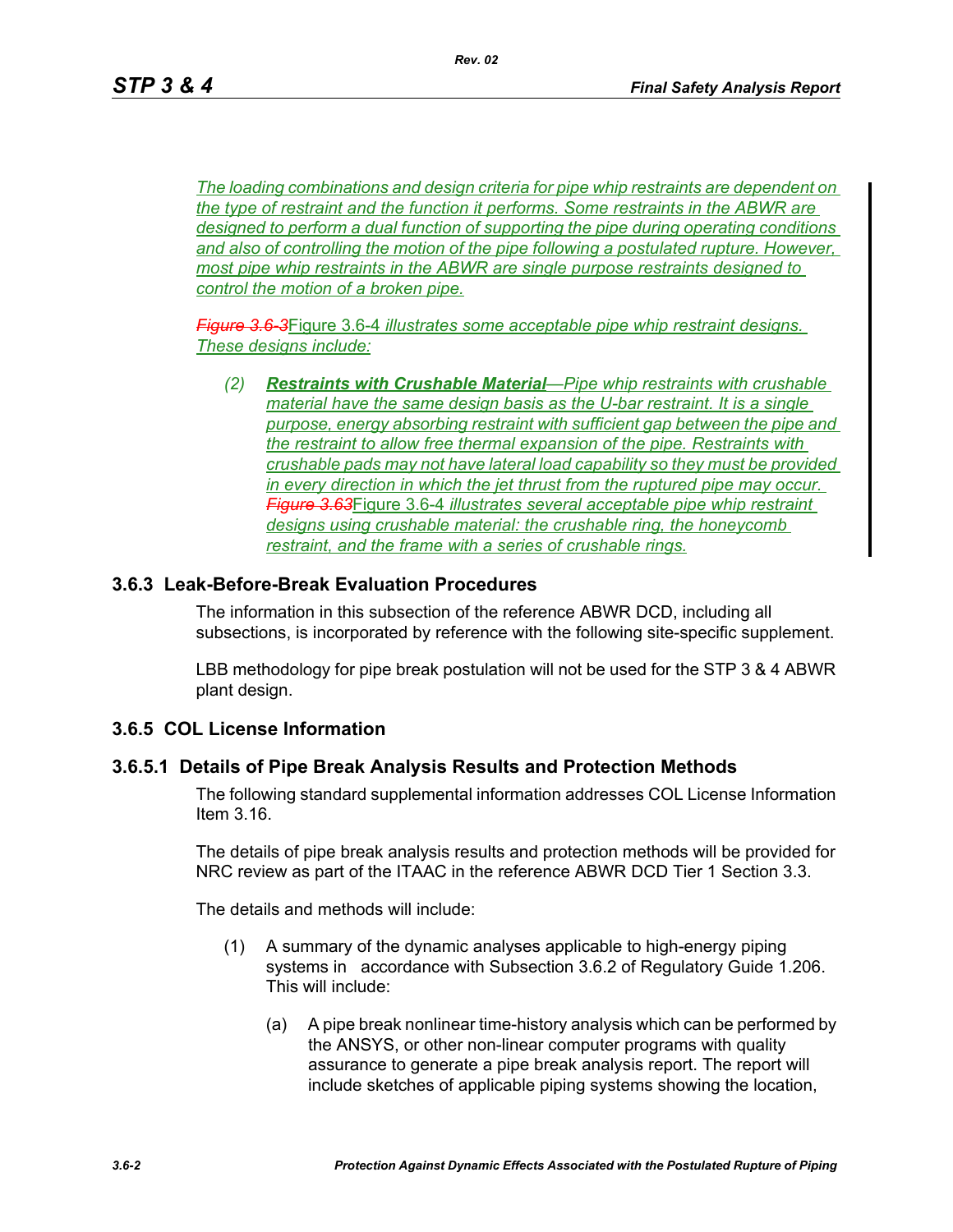size and orientation of postulated pipe breaks and the location of pipe whip restraints and jet impingement analyses.

- (b) Piping Stress Reports that will include a summary of the data developed to select postulated break locations including calculated stress intensities, cumulative usage factors and stress ranges as delineated in BTP MEB 3-1, as modified by Subsection 3.6.1.1.1.
- (2) For failure in the moderate-energy piping systems listed in Tables 3.6-5 and 3.6-6, pipe failure are limited to postulation of cracks in piping. These cracks affect the surrounding environmental conditions only and do not result in whipping of the cracked pipe. The flow from the crack opening is assumed to result in an environment that wets all unprotected components within the compartment, with consequent flooding in the compartment and communicating compartments, based on a conservatively estimated time period to effect corrective actions. The safety-related systems are protected from the resulting jets, flooding and other adverse environmental effects by equipment shields, physical separation of piping, equipment, and instrumentation.
- (3) By means of the design features such as separation, barriers, and pipe whip restraints, adequate protection will be provided against the effects of pipe break events for each of the systems listed in Tables 3.6-1 and 3.6-2 to an extent that their ability to shut down the plant safely or mitigate the consequences of the postulated pipe failure would not be impaired.
- (4) The main steam isolation valves (MSIVs) will be designed for the effects of a line break. The details of how the MSIV valves functional capabilities are protected against the effects of these postulated pipe failures will be provided in a pipe break analysis report*.*
- (5) The plant arrangement will provide physical separation to the extent practicable to maintain the independence of redundant essential systems (including their auxiliaries) in order to prevent the loss of safety function due to any single pipe break event. Physical separation between redundant essential systems with their related auxiliary supporting features, therefore, is the basic protective measure incorporated in the design to protect against the dynamic effects of a pipe break. anywhere in high energy piping*.*
- (6) The feedwater line check and feedwater isolation valves will be designed for the effects of a line break. The details of how the feedwater line check and feedwater isolation valves functional capabilities are protected against the effects of these postulated pipe failures will be provided in a pipe break analysis report.
- (7) An inspection of the as-built high-energy pipe break mitigation features will be performed. The as-built inspection will confirm that systems, structures and components, that are required to be functional during and following an